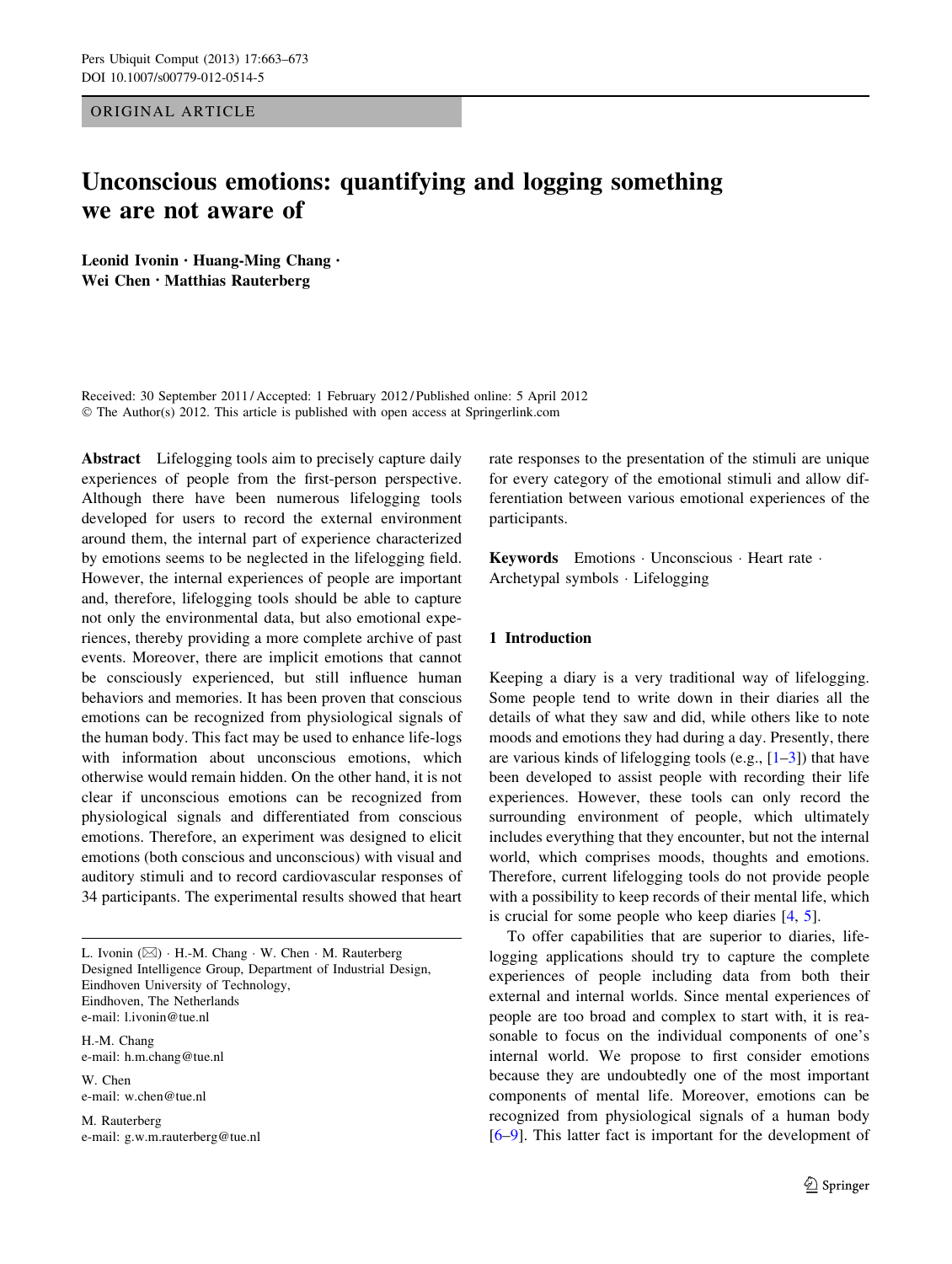an automatic lifelogging tool. It should be noted that questions about emotions are fundamental in psychology and play an important role in understanding mind and behavior [[10\]](#page-9-0). Recently, an interesting idea about this role was presented: emotion is a medium of communication between the unconscious and the conscious in the human mind [[11\]](#page-9-0). According to this idea, emotion is seen as the conscious perception of the complex mapping processes from the unconscious space into the low-dimensional space of the conscious.

Recent studies have proved that it is possible to recognize emotion based on physiological signals. This research direction looks rather promising [[12\]](#page-9-0) and the primary focus there is on the conscious emotions, which people are aware of and can report. However, Berridge and Winkielman [[13\]](#page-9-0) argue that emotion can be unconscious as well. According to Kihlstrom [\[14](#page-9-0), pp. 432], ''explicit emotion' refers to the person's conscious awareness of an emotion, feeling, or mood state; 'implicit emotion', by contrast, refers to changes in experience thought or action that are attributable to one's emotional state, independent of his or her conscious awareness of that state''. For this reason, we believe that lifelogging tools should take into account both conscious and unconscious emotions. Unconscious emotions might even be of higher interest and importance than conscious emotions for some users of lifelogging tools because they are hidden from their conscious awareness.

To the best of our knowledge, recognition of unconscious emotions has not been studied yet, and, thus, it is necessary to investigate if physiological signals can be used for this purpose. In our study, we focused on the signal of heart rate, which has been proved to be one of the physiological signals that are related to emotional states [\[15](#page-9-0)[–18](#page-10-0)]. Importantly for development of lifelogging tools, heart rate can be unobtrusively measured with wearable sensors.

In emotion recognition studies various sets of stimuli are utilized to elicit emotions in participants. For this purpose, specialized databases of stimuli have been developed and validated [[19,](#page-10-0) [20](#page-10-0)]. However, in case of unconscious emotions such sets of stimuli have not been clearly identified yet. Therefore, in our study, we had to introduce archetypal stimuli [[21\]](#page-10-0) as a new kind of stimuli that are applied to evoke unconscious emotions.

Another difference of our study from the large part of the previous work in this direction is that we targeted five different emotional states, while other studies tended to focus on a fewer number of emotions [\[22](#page-10-0)].

Based on the aforesaid, an experiment was set up in a laboratory setting for elicitation of emotions (both conscious and unconscious) with visual and auditory stimuli and for measurement of heart rate changes of participants in response to presentation of the stimuli. Conscious emotions were included in the experiment for control purposes. This experiment should (1) clarify if different types of emotional stimuli evoke diverse cardiovascular responses and (2) if unconscious emotions can be recognized from heart rate.

# 1.1 Visual and auditory affective stimuli

To elicit emotional feelings under laboratory conditions, it is common to use visual and auditory stimuli. Based on the previous work in this field, there are publicly available databases with affective pictures and sounds that cover the most popular emotions and have been successfully tested [\[19](#page-10-0), [20,](#page-10-0) [23](#page-10-0)]. Unfortunately, there are no databases that contain stimuli capable of eliciting unconscious emotional experiences. In view of the aforementioned, for the experiment, it is necessary to pick appropriate content from one of the available databases for regular emotion elicitation and to choose stimuli that are capable of evoking unconscious emotion.

# 1.1.1 Affective pictures and sounds

In the field of emotion research, International Affective Picture System (IAPS) [[19\]](#page-10-0) and the International Affective Digital Sound System (IADS) [[20\]](#page-10-0) are widely used to investigate the correlation between self-reported feelings of subjects and the stimuli that are exposed to them. In our study, IAPS and IADS were selected as the sources of experimental material due to the facts that these databases consistently cover the emotional affective space, have relatively complete content including pictures and sound clips and provide detailed instructions about usage of the databases.

Now, we have to identify the remaining stimuli for unconscious emotion.

# 1.1.2 Archetypal pictures and sounds

Jung [\[24](#page-10-0)] postulated the concept of collective unconsciousness, arguing that in contrast to the personal psyche, the unconsciousness has some contents and modes of behavior that are identical in all individuals. This means that the collective unconsciousness is identical in all human beings and, thus, constitutes a common psychic substrate of a universal nature which is present in every human being. Jung further posited that the collective unconsciousness contains archetypes: ancient motifs and predispositions to patterns of behavior that manifest symbolically as archetypal images in dreams, art or other cultural forms [\[25](#page-10-0)]. According to Jung's personal confrontation with the unconsciousness, he tried to translate the emotions into images, or rather to find the images that were concealed in the emotions  $[26]$  $[26]$ . According to the record of Jung's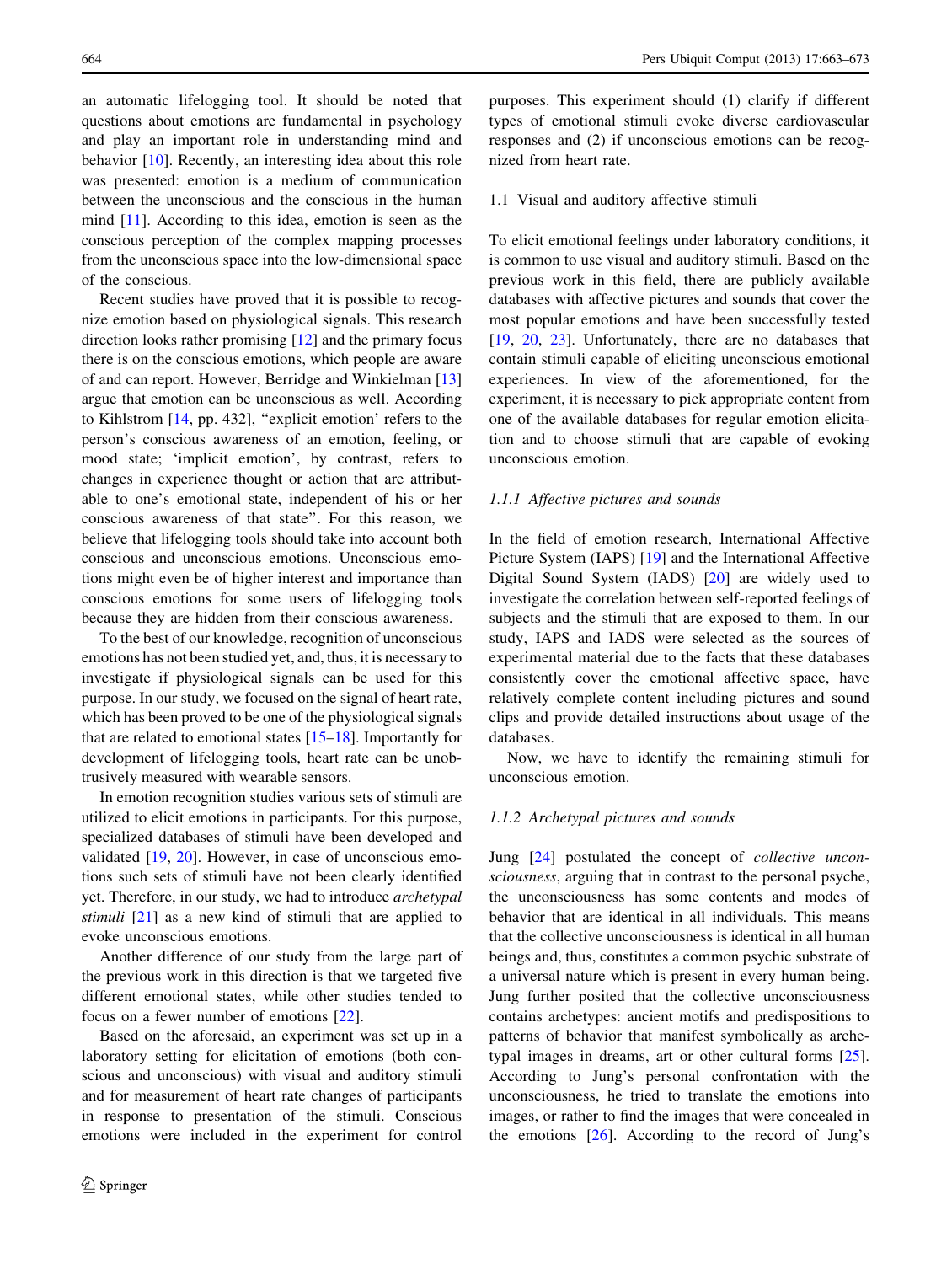patients, archetypal symbols are essential for representation of one's emotions at an unconscious level. Jung further argued that mandala (Fig. 1b, c), a circular art form, is an archetypal symbol representing the self and wholeness [[24,](#page-10-0) [26](#page-10-0)]. The fundamental and more generic form of mandala consists of a circle with a dot at its center (Fig. 1a). This pattern can also be found in different cultural symbols, such as the Celtic cross, the aureole and rose windows.

Since Jung's argument, mandala drawings have been applied for practical use in the art and psychotherapeutic fields as basic tools for self-awareness, self-expression, conflict resolution and healing [\[29–33](#page-10-0)]. Recent studies have discovered that mandala could be a promising tool for non-verbal emotional communication [\[32](#page-10-0), [34–37](#page-10-0)]. For patients with post-traumatic stress disorder (PTSD), therapists can diagnose patients' emotional statuses through the mandalas drawn by them, while these patients are not willing or not able to discuss sensitive information regarding childhood abuse [\[36](#page-10-0)]. Furthermore, in another case concerning breast cancer patients, mandala drawings, as a non-invasive assessment tool, allowed the physician to extract valuable information that may have been otherwise blocked by conscious processes [\[34](#page-10-0)]. The above studies have shown the potential of mandala to be a promising tool to convey unconscious emotions.

Based on the work of Jung, the Archive for Research in Archetypal Symbolism (ARAS) was established [\[21](#page-10-0)]. ARAS is a pictorial and written archive of mythological, ritualistic and symbolic pictures from all over the world and from all epochs of human history [[38\]](#page-10-0). Therefore, we assumed that the archetypal content of ARAS might enable us to elicit unconscious emotion and included the archetypal symbols in our experiment.

About archetypal sounds, very little information is available. We found out that 'Om' and Solfeggio frequencies are considered to be archetypal sounds [\[39](#page-10-0), [40](#page-10-0)]. 'Om' or 'Aum' represents a sacred syllable in Indian religions [[40\]](#page-10-0). "Om" is the reflection of the absolute reality

without beginning or end and embracing all that exists [\[41](#page-10-0)]. Next, Solfeggio frequencies are a set of six tones that were used long ago in Gregorian chants and Indian Sanskrit chants. These chants had special tones that were believed to impart spiritual blessings during religious ceremonies [\[39](#page-10-0)]. Solfeggio frequencies represent the common fundamental sound that is both used in Western Christianity and eastern Indian religions; therefore, we considered them as archetypal sounds.

In addition to the archetypal symbols, we also included the archetypal sounds in our experiment to take into account the effect of auditory stimuli. Our expectations are that unlike the content of IAPS and IADS, the visual and auditory archetypal stimuli might evoke unconscious emotions.

# 2 Materials and methods

#### 2.1 Participants

Thirty-four healthy subjects, including 15 males and 19 females, participated in our experiment. Most of the participants were students and researchers associated with the Eindhoven University of Technology. The participants had diverse nationalities: 15 from Asia (China, India, Indonesia, and Taiwan), 8 from Europe (Belgium, The Netherlands, Russia, Spain and Ukraine), eight from the Middle East (Turkey and United Arab Emirates) and three from South America (Colombia and Mexico). The subjects had a mean age of 26 years and 9 months, ranging from 18 to 50 years (one under 20 years old, two above 40 years old). The participants provided informed consent prior to the start of the experiment and were financially compensated for their time.

#### 2.2 Stimuli

IAPS and IADS contain huge amounts of visual and audio stimuli, including 1,194 pictures and 167 sound clips. Due



Fig. 1 a Basic form of mandala [[27](#page-10-0)], b Traditional Tibetan Mandala (book cover of [\[25\]](#page-10-0)) and c mandala of the six Chakravartins [[28](#page-10-0)]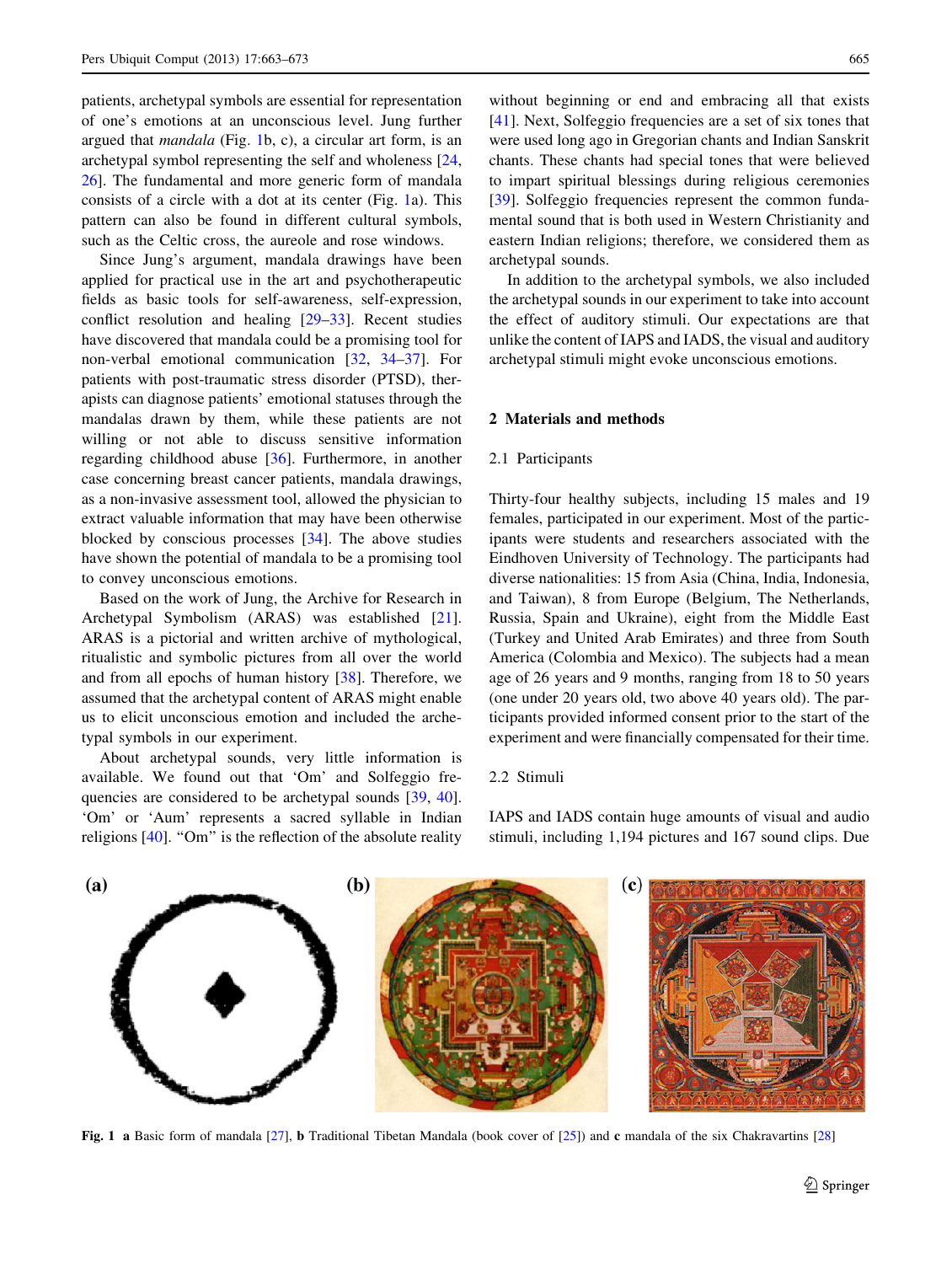<span id="page-3-0"></span>

| ٠<br><br>۰.<br>×<br>٧<br>۰,<br>v |
|----------------------------------|
|----------------------------------|

|         | Table 1 An overview of the stimuli used in the experiment |                                                                            |                                                                                                                         |             |
|---------|-----------------------------------------------------------|----------------------------------------------------------------------------|-------------------------------------------------------------------------------------------------------------------------|-------------|
| Media   | Category                                                  | Content                                                                    | Stimuli (description and code number/name from the resource)                                                            | Resource    |
| Picture | Positive and arousing                                     | Erotic couples, adventure,<br>sports, food                                 | EroticCouple (4652), EroticCouple (4668), Cupcakes (7405), Sailing (8080), Bungee<br>(8179), RollerCoaster (8490)       | <b>LAPS</b> |
|         | Positive and relaxing                                     | Babies, nature                                                             | Butterfly (1605), Rabbit (1610), Baby (2060), NeutBaby (2260), Nature (5760), Clouds<br>(5891)                          | <b>LAPS</b> |
|         | Neutral                                                   | Neutral objects, mushrooms                                                 | Mushroom (5530), RollingPin (7000), HairDrier (7050), Book (7090), Lamp (7175), Cabinet<br>(7705)                       | <b>IAPS</b> |
|         | Negative                                                  | al threats,<br>accident, disgust, illness,<br>Human threats, anin<br>grief | BurnVictim (3053), BabyTumor (3170), AimedGun (6230), Attack (6350), Vomit (9321),<br>DeadMan (9412)                    | <b>IAPS</b> |
|         | Archetypal                                                | Archetypal images                                                          | Mandala (3Hc.041), Mandala (3 Pa.208), Mandala (5Ef.007), Mandala (7Ao.014),<br>Mandala001 [25], the Wheel of Life [42] | <b>ARAS</b> |
| Sound   | Positive and arousing                                     | Erotic, gamble, adventure,<br>baby<br>cheering crowds,<br>laughing         | Baby (110), EroticFem1 (201), EroticCouple2 (215), SportsCrowd (352), RollerCoaster<br>$(360)$ , Casino2 $(367)$        | <b>IADS</b> |
|         | Positive and relaxing                                     | Nature, rain, classical music                                              | Seagull (150), Robin (151), Brook (172), Giggling (230), CorkPour (726), Beethoven (810)                                | <b>IADS</b> |
|         | Neutral                                                   | Neutral objects or behaviors                                               | CountryNight (171), Yawn (262), Lawnmower (376), Rain1 (377), Clock (708),<br>BrushTeeth (720)                          | <b>IADS</b> |
|         | Negative                                                  | Screams, crying, accidents,<br>disgust, animal threats,<br>human threats   | Bees (115), Vomit (255), BabiesCry (260), Femscream3 (277), Victim (286),<br>CarWreck (424)                             | <b>IADS</b> |
|         | Archetypal                                                | Archetypal sounds                                                          | SF396 Hz [43], SF417 Hz [43], SF528 Hz [43], SF639 Hz [43], SF741 Hz [43],<br>Om_Meditation [44]                        | [43, 44]    |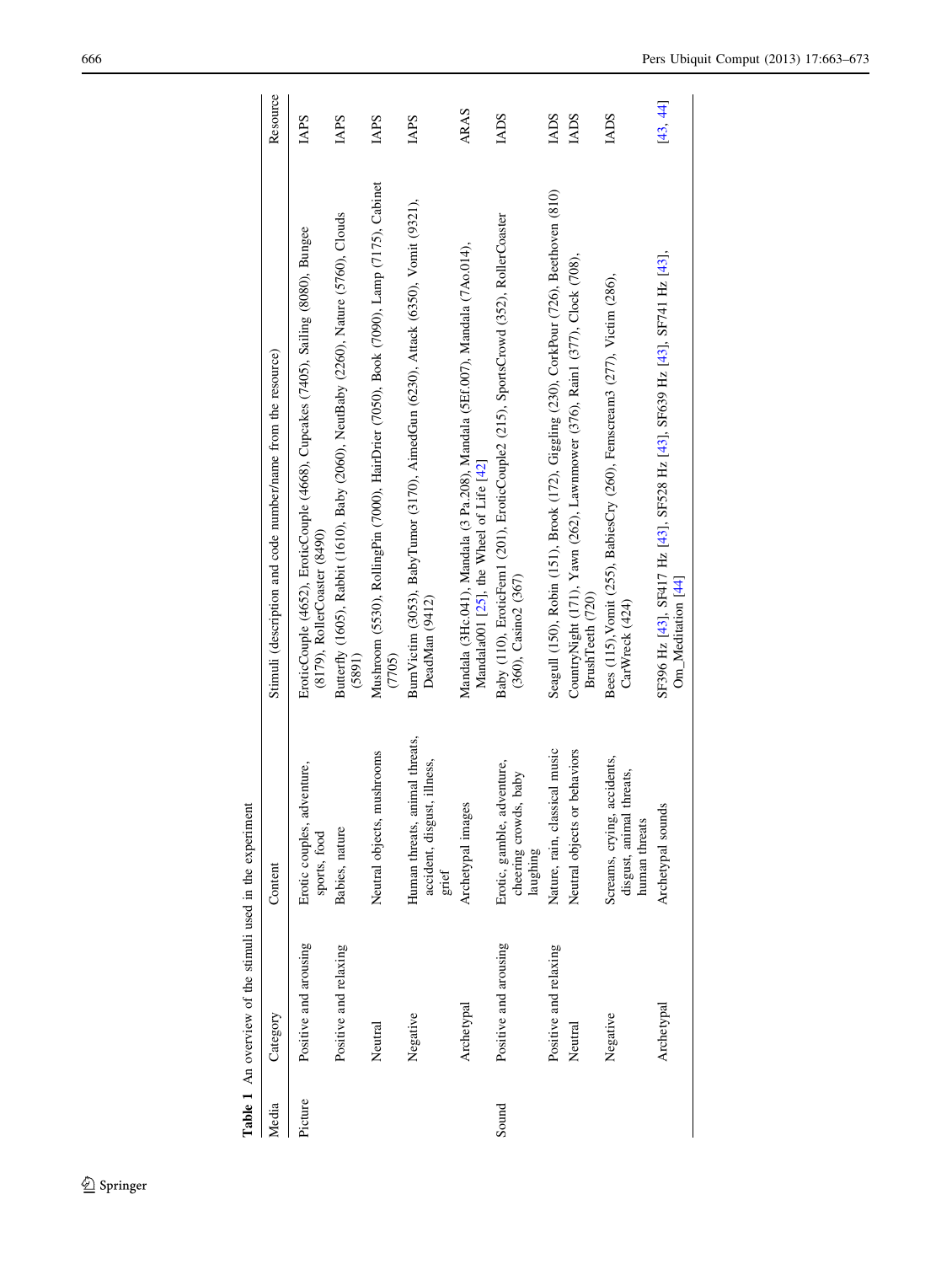<span id="page-4-0"></span>to the limitation of time and resources, we had to reduce the amount of materials for the experiment. To keep the validity of these two databases with the shrunk size, three selective principles were applied. First, four featured categories in the affective space of IAPS and IADS had to remain: they were positive and arousal (PA), positive and relax (PR), neutral (NT) and negative (NG). Second, the selected stimuli of each category had to reflect the original data set. For example, the PA picture category mainly consisted of Erotic Couple, Adventure, Sports and Food. Thus, the selected PA picture category should contain these clusters as well. Last, stimuli that can best represent the category should be selected first. For example, for PA category, the most positive and arousing content should be included first.

The same criteria were used to select the materials for the fifth category archetypal content (AR), with the only difference that the distribution of archetypal content in the affective space is not yet defined. To sum up, there were two kinds of media, which were pictures and sound clips; each media contained five categories, which were mentioned above as PA, PR, NT, NG, and AR and each category comprised 6 stimuli (see Table [1\)](#page-3-0). In total, the materials for the experiment included 30 pictures and 30 sound clips. The study followed the method used in IAPS and IADS [[19,](#page-10-0) [20](#page-10-0)].

# 2.3 Procedure

The experiment followed a within-subjects design. After briefing the subject and obtaining informed consent, the electrodes for the electrocardiogram (ECG) recording were placed. The subjects then completed a number of questionnaires, which are reported in [\[45](#page-10-0)], to allow time for acclimatization to the laboratory setting prior to emotion manipulation. After filling in the pre-experiment questionnaires, each participant was asked to sit in front of a monitor for displaying visual stimuli and two speakers for playing audio stimuli. The experiment was built with a web-based system and all the experimental data was stored online in the database for further analysis. Before the real experiment started, each participant went through a tutorial to get familiar with the controls and the interface. After introductions and making sure that the participant was calm and ready for the experiment, two sessions were performed: a picture session and a sound session. Once a session began, the screen or the speakers started to display pictures or play sound clips one at a time in a random order. Each picture or sound clip was exposed to the participant for 6 s. Then the stimulus was replaced with a black screen and the interface paused for 5 s. The rating scales to self-reported emotional feelings were shown after the pause. The information obtained from these self-reports is discussed in another paper [[46\]](#page-10-0). Participants had unlimited time to report their emotional feelings. Another 5-s pause and a black screen appeared after the self-report, which was meant to let participants calm down and recover from the previously induced emotion. Then, the next picture or sound clip was shown or played. In Fig. 2, we show the sequence of events during the stimulus demonstration and specify the time intervals that are important in this experiment. The meaning of the time intervals will be discussed later. All the 34 participants went through the whole procedure individually.

#### 2.4 Physiological measures

#### 2.4.1 Recording equipment

The ECG was taken with four Ag/AgCl electrodes with gel placed on the left and right arms (close to shoulders), and left and right sides of a belly. The electrode placed on the right side of the belly served as a reference. The signal was recorded at 1,024 Hz using an amplifier included in ASA-Lab (ANT BV) and Advanced Source Analysis v.4.7.3.1 (ANT BV, 2009).

# 2.4.2 Derivation of measures

At the end of the experiment, two data files per participant were obtained. The first file was retrieved from the presentation system and contained information about the time

Fig. 2 The timeline of a stimulus presentation. A stimulus is presented at  $time_b$ , and then it is removed at time\_e. At  $time_r_b$  a participant is presented with the rating scales and at *time*  $r$   $e$  the participant submits the ratings

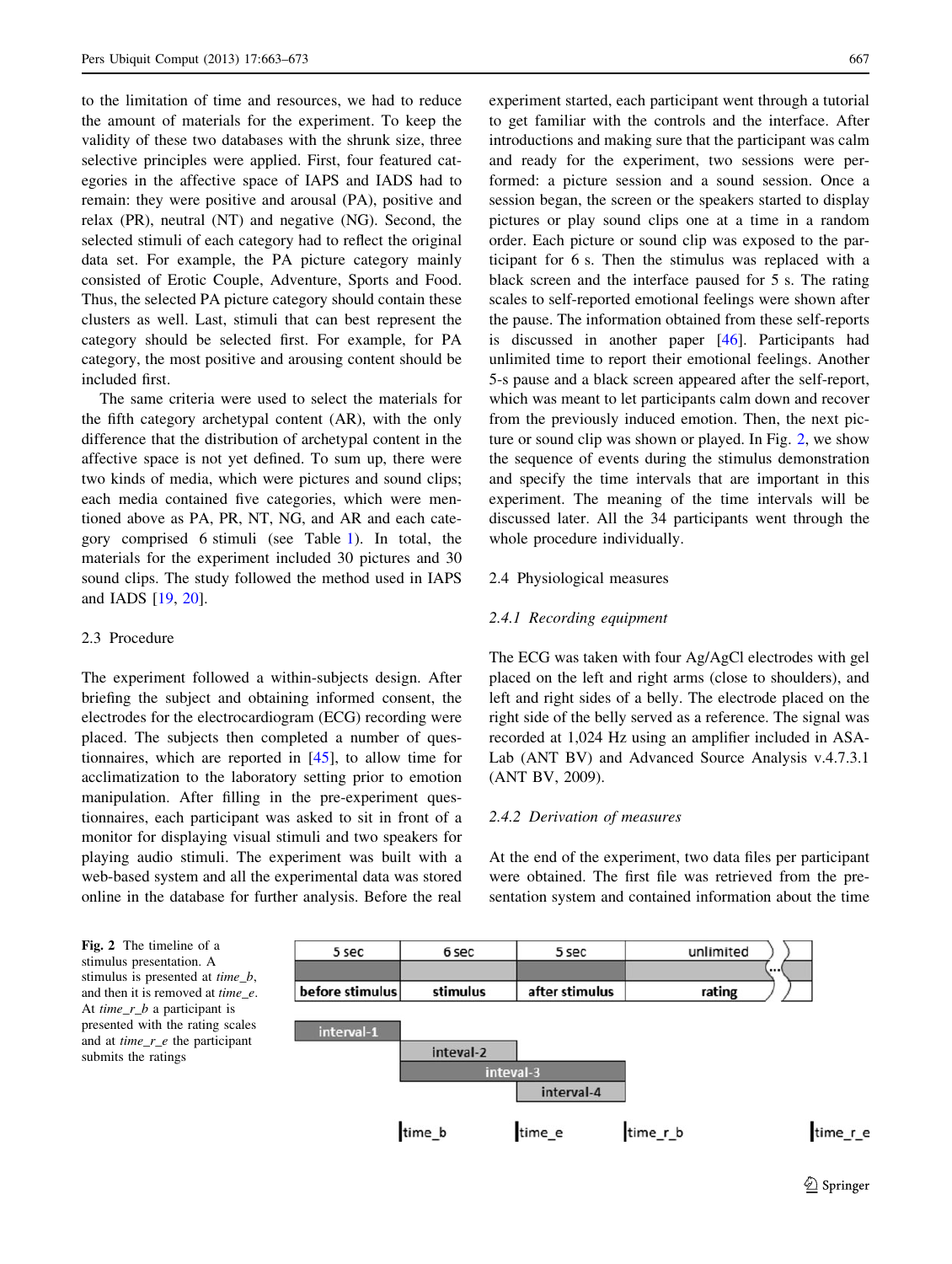intervals of stimuli presentations. For every stimulus, the system stored the time when it appeared and disappeared, as well as the time when the rating scales were presented to a subject and the time when the subject submitted the ratings. The second file contained signals from the three ECG electrodes together with the timestamps of beginning and ending of the recording.

Normally, the ECG signal was taken from electrodes that represent the lead II of Einthoven's triangle, but for some of the participants we had to use the lead I because the signal from the electrode placed on the left side of the belly contained a strong noise. Next, QRS complexes were identified in the ECG signal using a self-developed computer program, which implemented the method described in [[47\]](#page-10-0). The same computer program matched the ECG recording and the time intervals of stimuli presentation. Interval-1 (see Fig. [2\)](#page-4-0) is used to calculate the average heart rate just before a stimulus is displayed; this heart rate, therefore, serves as a reference. During interval-2 (see Fig. [2](#page-4-0)), a stimulus is presented and for this reason we expect changes in heart rate relative to interval-1. Interval-3 (see Fig. [2\)](#page-4-0) includes both a stimulus demonstration and a pause with black screen. We expected that, due to the latency of physiological signals, the changes in heart rate might not be visible during the stimulus presentation. Thus, interval-3 gives extra time to observe changes in heart rate. Additionally, we took into account interval-4 (see Fig. [2\)](#page-4-0) to investigate if there was a difference in heart rate during and after the presentation of a stimulus.

The number of heartbeats, time between the beats and average heart rate per second were calculated with our computer program for every interval mentioned above. In the statistical analysis, the type of media (i.e., picture or sound) and the category of stimuli (i.e., archetypal, positive and relaxing, positive and arousing, neutral, and negative) were treated as independent within-subject variables, and

the average heart rates for interval-2, interval-3 and interval-4 were treated as dependent variables.

All statistical tests used a 0.05 significance level and performed using SPSS (IBM SPSS Statistics, Version 19).

# 3 Results

After the experiment, three types of heart rate analyses were performed. The first type of analysis studied the values of heart rate that corresponded to each category of the stimuli. The second type of analysis examined the changes in heart rate during the stimuli demonstrations with regard to the heart rate calculated for the reference intervals. The third type of analysis aimed to investigate the classification of the emotional categories based on heart rate.

#### 3.1 Heart rate measures

As the experiment followed a within-subject design and the stimuli for every participant were presented in a random order, the effect of ECG baseline drift was leveraged. Therefore, it is reasonable to make a comparison of average heart rates during the presentations of different stimuli.

Multivariate analysis of variance (MANOVA) for repeated measurements showed a significant main effect of category on the heart rate of subjects during the time interval-2,  $[F(4, 32) = 3.772, p = 0.013$  (Wilks' Lambda)]. The same test showed a significant main effect of the category of stimuli on the average heart rate of participants during the time interval-3,  $[F (4, 32) = 5.793, p = 0.001$  (Wilks' lambda)] and during time interval-4,  $[F(4, 32) = 5.089,$  $p = 0.003$  (Wilks' lambda)]. However, the average values of heart rates measured for different categories of stimuli are very close to each other (see Table 2).

| Media   | Category              | Interval-2 |           | Interval-3 |           | Interval-4 |       |
|---------|-----------------------|------------|-----------|------------|-----------|------------|-------|
|         |                       | Mean       | <b>SE</b> | Mean       | <b>SE</b> | Mean       | SE    |
| Picture | Archetypal            | 72.793     | 1.678     | 72.568     | 1.701     | 72.451     | 1.728 |
|         | Positive and relaxing | 72.983     | 1.763     | 72.762     | 1.776     | 72.675     | 1.824 |
|         | Positive and arousing | 71.887     | 1.835     | 71.697     | 1.798     | 71.487     | 1.779 |
|         | Neutral               | 72.596     | 1.789     | 72.562     | 1.758     | 72.522     | 1.731 |
|         | Negative              | 71.549     | 1.792     | 71.923     | 1.785     | 72.356     | 1.791 |
| Sound   | Archetypal            | 70.786     | 1.649     | 70.581     | 1.638     | 70.440     | 1.616 |
|         | Positive and relaxing | 71.954     | 1.616     | 71.719     | 1.631     | 71.515     | 1.680 |
|         | Positive and arousing | 70.754     | 1.693     | 70.688     | 1.676     | 70.611     | 1.669 |
|         | Neutral               | 70.907     | 1.581     | 71.141     | 1.567     | 71.342     | 1.573 |
|         | Negative              | 70.970     | 1.744     | 71.139     | 1.733     | 71.450     | 1.722 |

**Table 2** Mean values of heart rate in beats per minute for different media and categories ( $N = 34$ )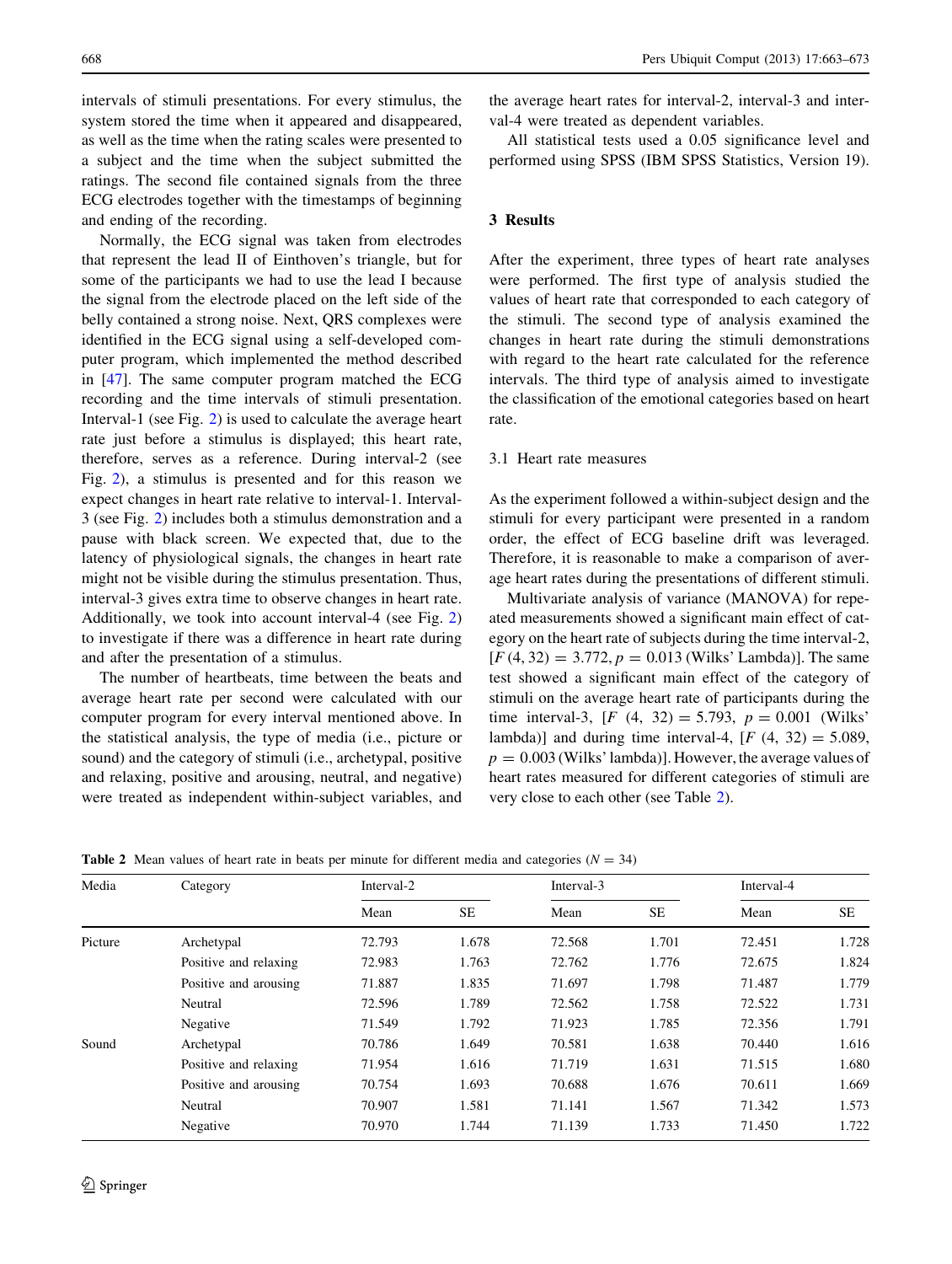|  |  |  |  |  | <b>Table 3</b> Changes in heart rate in beats per minute for different media and categories (negative values mean deceleration of heart rate) ( $N = 34$ ) |  |
|--|--|--|--|--|------------------------------------------------------------------------------------------------------------------------------------------------------------|--|
|--|--|--|--|--|------------------------------------------------------------------------------------------------------------------------------------------------------------|--|

| Media   | Category              | Interval-2 |           | Interval-3 |           | Interval-4 |           |
|---------|-----------------------|------------|-----------|------------|-----------|------------|-----------|
|         |                       | Mean       | <b>SE</b> | Mean       | <b>SE</b> | Mean       | <b>SE</b> |
| Picture | Archetypal            | $-1.243$   | 0.312     | $-1.468$   | 0.293     | $-1.585$   | 0.380     |
|         | Positive and relaxing | $-0.379$   | 0.479     | $-0.601$   | 0.501     | $-0.687$   | 0.624     |
|         | Positive and arousing | $-1.732$   | 0.393     | $-1.922$   | 0.311     | $-2.132$   | 0.331     |
|         | Neutral               | $-1.903$   | 0.338     | $-1.938$   | 0.307     | $-1.997$   | 0.339     |
|         | Negative              | $-2.204$   | 0.330     | $-1.830$   | 0.313     | $-1.397$   | 0.428     |
| Sound   | Archetypal            | $-2.336$   | 0.362     | $-2.541$   | 0.339     | $-2.682$   | 0.398     |
|         | Positive and Relaxing | $-1.367$   | 0.383     | $-1.602$   | 0.372     | $-1.806$   | 0.468     |
|         | Positive and Arousing | $-2.155$   | 0.411     | $-2.221$   | 0.395     | $-2.297$   | 0.445     |
|         | Neutral               | $-2.169$   | 0.305     | $-1.935$   | 0.273     | $-1.734$   | 0.361     |
|         | Negative              | $-2.323$   | 0.335     | $-2.153$   | 0.333     | $-1.842$   | 0.385     |

There was a significant relationship between the type of media (i.e., picture or sounds) and the average heart rate of the participant. Thus, MANOVA for repeated measurement demonstrated a significant main effect of the media on interval-2 [ $F(1, 35) = 9.992$ ,  $p = 0.003$  (Wilks' lambda)], on interval-3  $[F (1, 35) = 9.296, p = 0.004$  (Wilks' lambda)] and on interval-4 [F (1, 35) = 8.296,  $p = 0.007$ (Wilks' lambda)].

#### 3.2 Measures of changes in heart rate

At the next step of our analysis, the changes of heart rate during the presentation of stimuli relative to the reference intervals were examined. For every stimulus, first, an average heart rate for the reference interval (interval-1) was calculated, and then the differences between the calculated value and the average heart rates at interval-2, interval-3 and interval-4 were determined.

In the statistical analysis, the type of stimuli (i.e., picture or sound) and the category of stimuli (i.e., archetypal, positive and relaxing, positive and arousing, neutral, and negative) were treated as independent within-subject variables. The changes in heart rate for interval-2, interval-3 and interval-4 were treated as dependent variables.

MANOVA for repeated measurements showed a significant main effect of the category of stimuli on the changes in the heart rate of participants during interval-2  $[F (4, 32) = 5.413, p = 0.002$  (Wilks' Lambda)], though the same statistical test did not show significance during interval-3  $[F(4, 32) = 2.446, p = 0.067$  (Wilks' Lambda)] and interval-4 [F (4, 32) = 1.518,  $p = 0.220$  (Wilks' Lambda)]. Descriptive statistics for the changes in heart rate during observation of the stimuli for different intervals of time can be found in Table 3.

The influence of different types of media on the changes in heart rate has also been analyzed, and MANOVA for

repeated measurements displayed a significant main effect of the media type during interval-2  $[F (1, 35) =$ 5.171,  $p = 0.029$  (Wilks' lambda)] and during interval-3  $[F (1, 35) = 5.633, p = 0.023$  (Wilks' lambda)].

To graphically illustrate the dynamic of changes in heart rate during interval-3, which lasted 11 s, we plotted two diagrams (Figs. [3,](#page-7-0) [4\)](#page-7-0). In Fig. [3,](#page-7-0) the data series that correspond to different types of media are presented. Changes in heart rate during interval-3, which are related to the categories of emotional stimuli, can be seen in Fig. [4.](#page-7-0)

#### 3.3 Classification analysis

Finally, a discriminant analysis was conducted to investigate if heart rate data could be used to predict the categories of emotional stimuli. The changes of heart rate from the baseline during interval-3 were used as predictor variables. Significant mean differences were observed at seconds 4, 5 and 6 on the category of emotional stimuli. Although the log determinants for different categories of stimuli were quite similar, Box's M test was significant, which indicated that the assumption of equality of covariance matrices was violated. However, taking into account the large sample size ( $N = 2040$ ), the results of Box's M test can be neglected [\[48](#page-10-0)]. A combination of the discriminant functions revealed a significant relation ( $p = 0.019$ ) between the predictor variables and the categories of emotional stimuli, and the classification results showed that 25 % of the original cases and 23.3 % of cross-validated grouped cases were correctly classified. Although these classification rates are not very high, they are still above the chance level, which, in the case of five categories of stimuli, equals to 20 %. Therefore, the achieved classification rates represent an improvement of 25 % for the original cases and 16.5 % for the cross-validated grouped cases in comparison to the chance level.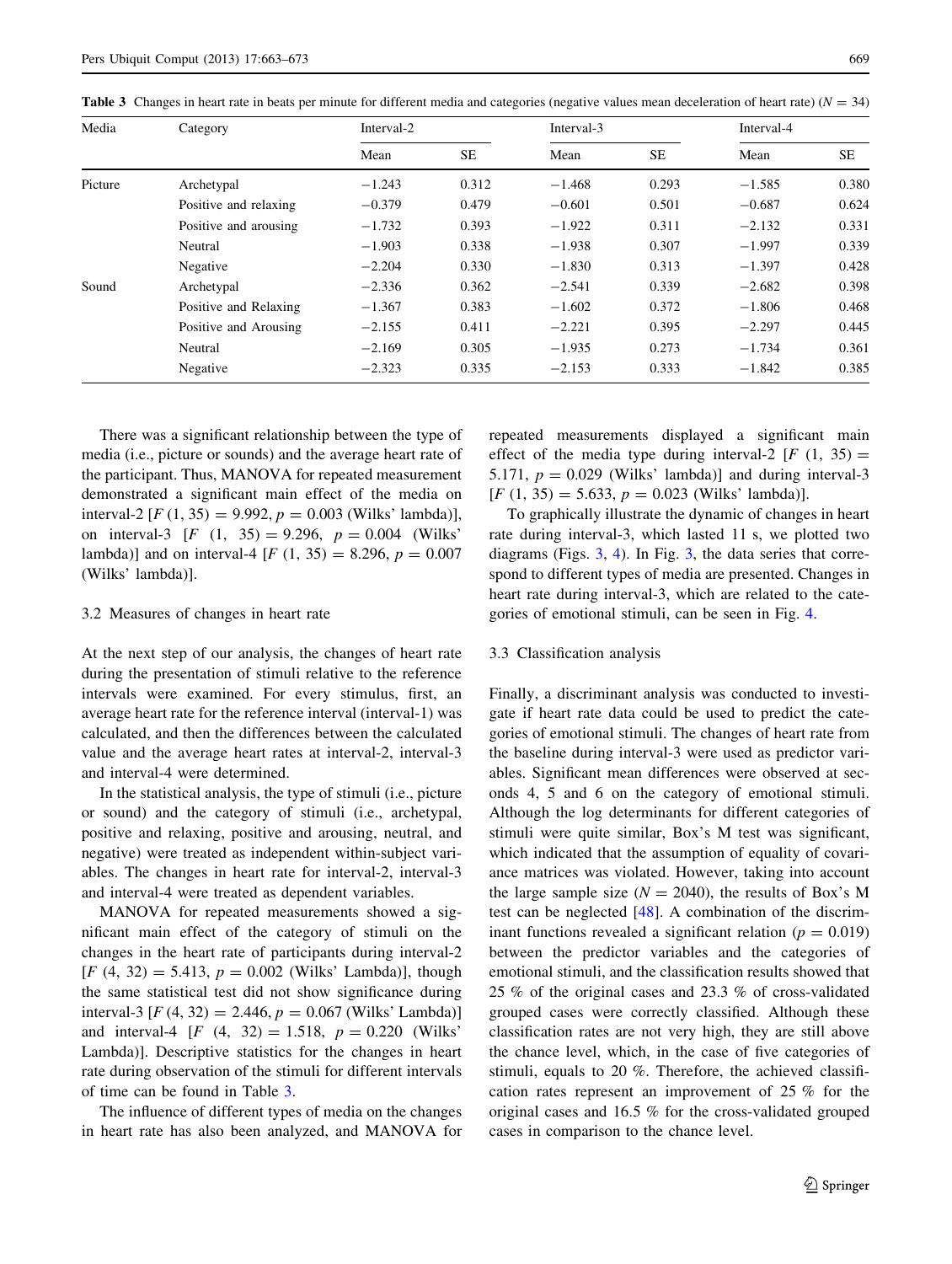<span id="page-7-0"></span>



Fig. 4 Changes in heart rate (HR) from the baseline, which is defined by interval-1, for different categories of stimuli during interval-3

# 4 Discussion

The content of IAPS and IADS databases was successfully used to induce a range of emotions in a way that was similar to our experiment  $[15, 49]$  $[15, 49]$  $[15, 49]$  $[15, 49]$ . Therefore, we considered that every category of stimuli that comes from the databases would result in a unique combination of emotional feelings of the participants. Based on the literature review, we also expected that each of the categories of stimuli would result in a distinct pattern of physiological responses.

In addition to the content of IAPS and IADS, the archetypal stimuli were included in the experiment. To the best of our knowledge, no one has used the archetypal stimuli in the emotion research so far; hence, we did not exactly know what kind of physiological changes they might induce. However, we assumed that the physiological reaction should be different from the response to the IAPS and IADS stimuli.

The experimental results enabled us to draw several conclusions. The first and the most important conclusion was that the results confirmed our hypotheses regarding the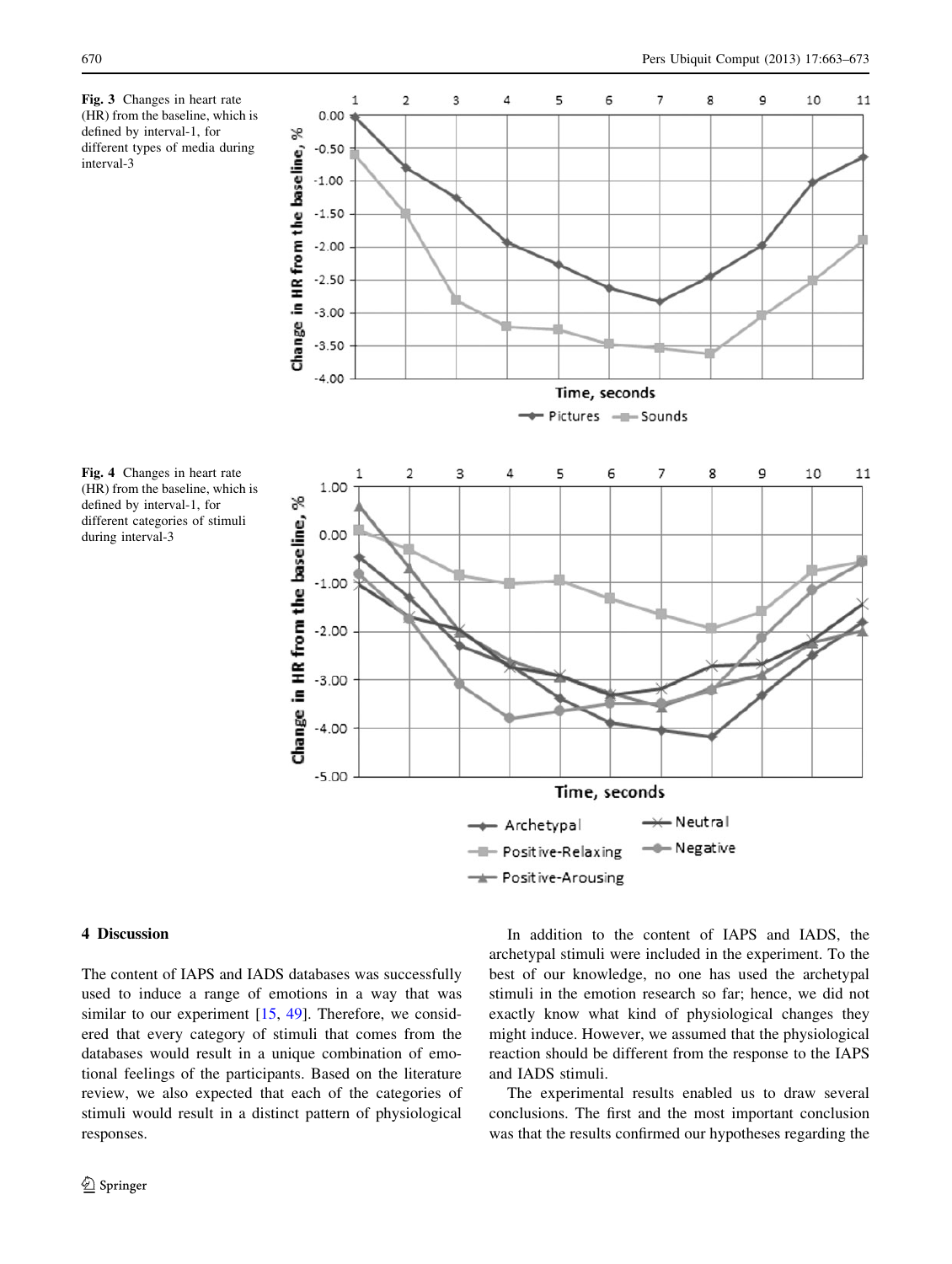Archetypal (AR) Neutral (NT) Positive and Arousing (PA) Positive and Relaxing (PR) Negative (NG)



Fig. 5 The deceleration of heart rate for different types of media and categories of stimuli during interval-2

unique pattern of physiological response for every (including archetypal) category of stimuli. Indeed, for both types of analysis that were performed, namely, for the analysis of the average heart rate during the demonstration of a stimulus and for the analysis of the change in average heart rate during the demonstration of a stimulus, the statistical tests showed a significant main effect of the category of the stimuli on heart rate. However, it is necessary to note that for the change of the average heart rate, the test was significant only for interval-2, while for the average heart rate the test was significant for interval-2, interval-3 and interval-4. According to the previous research on the response of heart rate to emotional stimuli [\[15](#page-9-0)], the absence of the significant main effect of category during interval-3 and interval-4 can be explained by the fact that the largest change in heart rate happens during the first 2 s of a stimulus presentation.

Figure 5 illustrates the average heart rate changes measured on interval-2 with a reference to interval-1. It can be observed that, independent of the media type and the category of stimuli, heart rate exhibits a general decelerating response. This finding agrees with the previously reported results [[15,](#page-9-0) [49\]](#page-10-0) and is explained by Laceys' model [\[50](#page-10-0)], which describes the effect of attention on heart rate. According to Laceys' theory of intake and rejection, the deceleration of heart rate occurs due to the diversion of attention to an external task, for instance, perception of a visual or auditory stimulus. On the other hand, when the attention has to be focused on an internal task and the environment has to be rejected, heart rate tends to accelerate.

The next conclusion is that negative stimuli evoked larger deceleration of heart rate in comparison to positive

and neutral stimuli. This pattern is also in agreement with previous studies [[49\]](#page-10-0) and is usually explained by Laceys' theory. The fact that our experimental results are highly consistent with the literature confirms again the validity of our study.

We also analyzed changes in heart rate for different types of media and found that auditory stimuli led to a higher speed of heart rate deceleration in comparison to visual stimuli. From our point of view, the participants might consider sounds to be more significant and unexpected events, because they could not influence the perception of a sound stimulus. For example, if a subject did not like a negative visual stimulus, she could always close her eyes and avoid the stimulus. However, she could not avoid an auditory stimulus in the same manner. Therefore, an intake of an auditory stimulus affected heart rate stronger than a visual stimulus.

It is particularly interesting to look at the effect of the archetypal stimuli on heart rates of participants. According to the statistical analysis, there is a significant difference between the influence of visual and auditory archetypal stimuli on the heart rate of the participants during interval-3  $[F (11, 24) = 2875, p = 0.015$  (Wilks' Lambda)]. Surprisingly, the archetypal sounds evoked even stronger heart rate deceleration than the negative sounds. This phenomenon is difficult to explain; however, we have an idea that is based on one of the original purposes of the archetypal sounds, which is to support people in meditation practice. Indeed, to achieve a proper mental state during meditation, people have to move away from their conscious experiences and free their mind from thoughts [\[51](#page-10-0)]. This exercise is difficult because the conscious mind can hardly be idle. Therefore, people use the archetypal sounds (for instance, the famous ''Om'' sound) to keep the conscious concentrated on these sounds while they meditate. Then, one can infer that the archetypal sounds efficiently capture the attention of individuals. This, in turn, allows us to explain the strong heart rate deceleration with Laceys' theory.

The pattern of heart rate change is influenced by the archetypal pictures to a lesser extent than by the archetypal sounds. This might be that, because for the revelation of archetypal features of the pictures, participants have to be deeply engaged in the contemplation of archetypal pictures.

As mandalas and meditative sounds are religious symbols and, therefore, can possibly elicit conscious emotions in some people, one might question if the emotional responses of participants to the archetypal stimuli is indeed unconscious. In order to investigate this question, it is reasonable to assume that people from Asia are more familiar with mandala than people from other regions of the world because mandala is a religious symbol in Hinduism and Buddhism. Therefore, a presentation of mandala to Asian people might elicit conscious emotional response.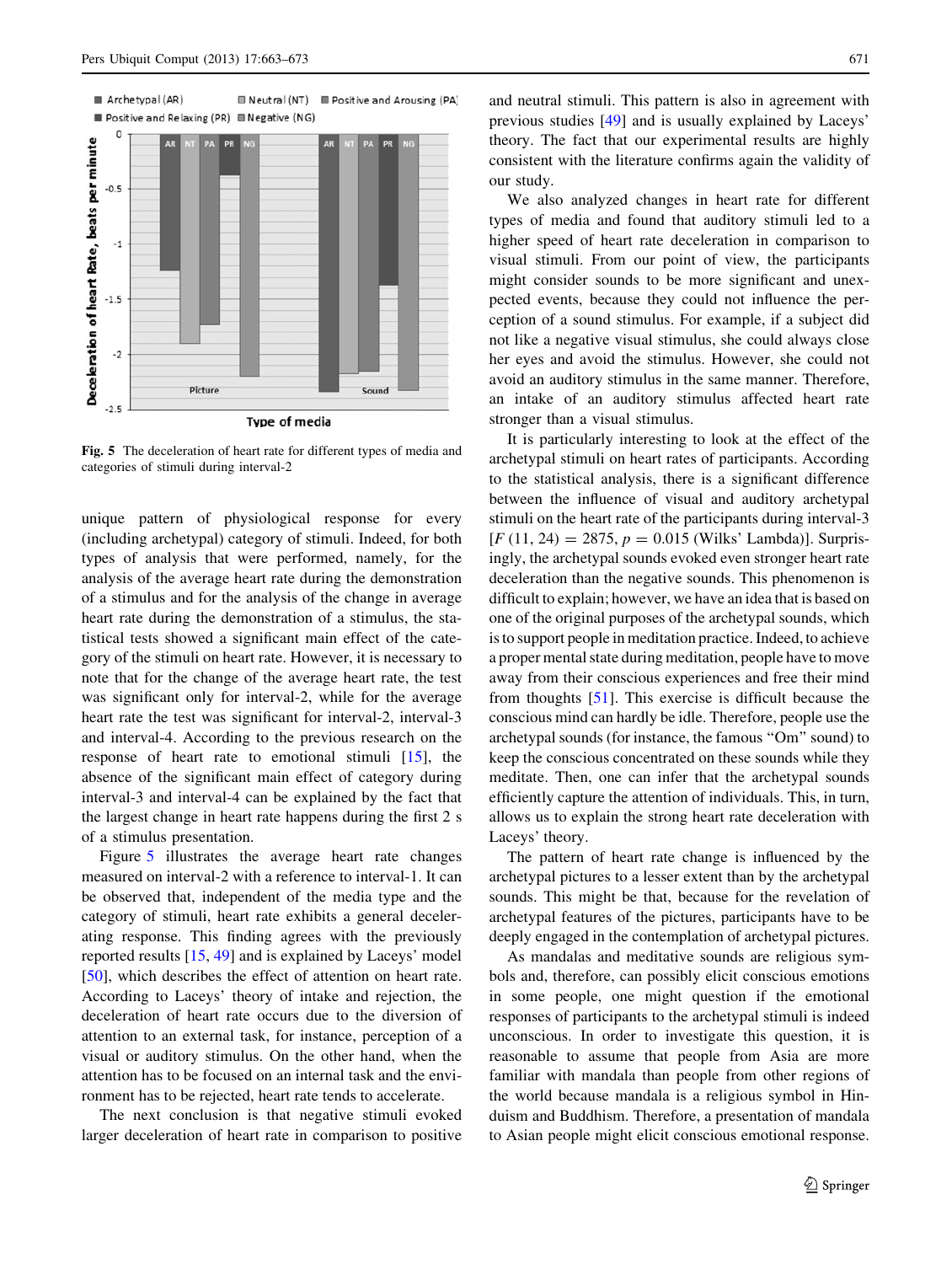<span id="page-9-0"></span>However, mandala does not appear in, for example, European religions, and, for this reason, it is unlikely that European people consciously know this symbol. As in our study we had participants from various geographical locations (15 from Asia, 8 from Europe, 8 from the Middle East and 3 from South America), it was possible to compare emotional responses to mandala between the participants who come from Asia and the participants who come from other regions of the world. Analysis showed that for the archetypal stimuli, there is no statistically significant main effect of the geographical region (Asia or non-Asia) on changes in heart rate of the participants  $[F(11,$  $(23) = 1.724$ ,  $p = 0.13$  (Wilks' Lambda)]. Therefore, we can conclude that emotional responses to the archetypal stimuli do not depend on the familiarity of the participants with these symbols.

#### 5 Conclusion and future directions

As was pointed out earlier, we see emotion as an important component of one's mental life and, therefore, lifelogging tools should be able to capture emotions. Recent research in the area of affective computing has demonstrated that emotional states of people can be recognized from their physiological signals [\[52](#page-10-0)]. However, based on this research, it is not clear if unconscious emotions have corresponding patterns of physiological signals. Our study provided evidence which implied that unconscious emotions also affect the heart rate. Moreover, deceleration of heart rate, which followed presentation of the archetypal stimuli to the participants, was different from deceleration of heart rate after demonstration of other stimuli. It is obvious that even theoretically, heart rate alone will not allow precise classification of emotions because emotion is a multidimensional phenomenon, and heart rate provides just one dimension. Our experimental results support this point of view with the classification rate of 25 % above the chance level, which is lower than in some studies that focus on a fewer number of emotions and utilize various physiological signals in addition to heart rate (e.g., [\[53](#page-10-0)]). This result is probably best explained by the fact that we targeted many broad emotional categories, which considerably complicates recognition of emotion. Nevertheless, this study provided an important foundation for the development of lifelogging tools that take into account emotional experiences of people. Therefore, it is necessary to continue the work in this direction and further investigate the patterns of physiological responses to the archetypal stimuli. From our point of view, other features of the ECG signal could also be useful for measurement of emotions. Along with heart activities, other physiological signals, such as galvanic skin response and respiration rate, should

be taken into account. Additional physiological signals are important because eventually they might allow establishing one-to-one links between the profile of physiological response patterns and emotional experiences across time [8].

Acknowledgments This work was supported in part by the Erasmus Mundus Joint Doctorate (EMJD) in Interactive and Cognitive Environments (ICE), which is funded by Erasmus Mundus under the FPA no. 2010-2012.

Open Access This article is distributed under the terms of the Creative Commons Attribution License which permits any use, distribution, and reproduction in any medium, provided the original author(s) and the source are credited.

#### References

- 1. Kalnikaite V, Sellen A, Whittaker S, Kirk D (2010) Now let me \_ see where I was: Understanding how lifelogs mediate memory. Proceedings of the 28th international conference on human factors in computing systems. ACM, Atlanta, Georgia, USA, pp 2045–2054
- 2. Byrne D, Doherty AR, Snoek CGM, Jones GJF, Smeaton AF (2010) Everyday concept detection in visual lifelogs: validation, relationships and trends. Multimedia Tools Appl 49:119–144
- 3. Blum M, Pentland A, Troster G (2006) InSense: interest-based life logging. IEEE Multimedia 13:40–48
- 4. Ståhl A, Höök K, Svensson M, Taylor AS, Combetto M (2008) Experiencing the affective diary. Pers Ubiquit Comput 13: 365–378
- 5. Clarkson B, Mase K, Pentland A (2001) The familiar: a living diary and companion. CHI'01 extended abstracts on human factors in computing systems. pp 271–272
- 6. Villon O, Lisetti C (2006) A user-modeling approach to build user's psycho-physiological maps of emotions using bio-sensors. The 15th IEEE international symposium on robot and human interactive communication 2006 (ROMAN 2006). IEEE, Hatfield, pp 269–276
- 7. Healey J (2000) Wearable and automotive systems for affect recognition from physiology. Ph.D. thesis, Massachusetts Institute of Technology. <http://dspace.mit.edu/handle/1721.1/9067>
- 8. Cacioppo JT, Tassinary LG (1990) Inferring psychological significance from physiological signals. Am Psychol 45:16–28
- 9. Fairclough SH (2009) Fundamentals of physiological computing. Interact Comput 21:133–145
- 10. Barrett LF (2006) Are emotions natural kinds? Perspect Psychol Sci 1:28–58
- 11. Rauterberg M (2010) Emotions: the voice of the unconscious. Proceeding of 2010 international conference of entertainment computing. pp 205–215
- 12. Picard RW (2010) Affective computing: from laughter to IEEE. IEEE Trans Affect Comput 1:11–17
- 13. Berridge K, Winkielman P (2003) What is an unconscious emotion? (The case for unconscious "liking"). Cogn Emot 17: 181–211
- 14. Kihlstrom JF (1999) The psychological unconscious. In Pervin LA, John OP (eds) Handbook of personality: theory and research, 2nd ed. Guilford Press, New York, NY, pp 424–442
- 15. Palomba D, Angrilli A, Mini A (1997) Visual evoked potentials, heart rate responses and memory to emotional pictorial stimuli. Int J Psychophysiol 27:55–67